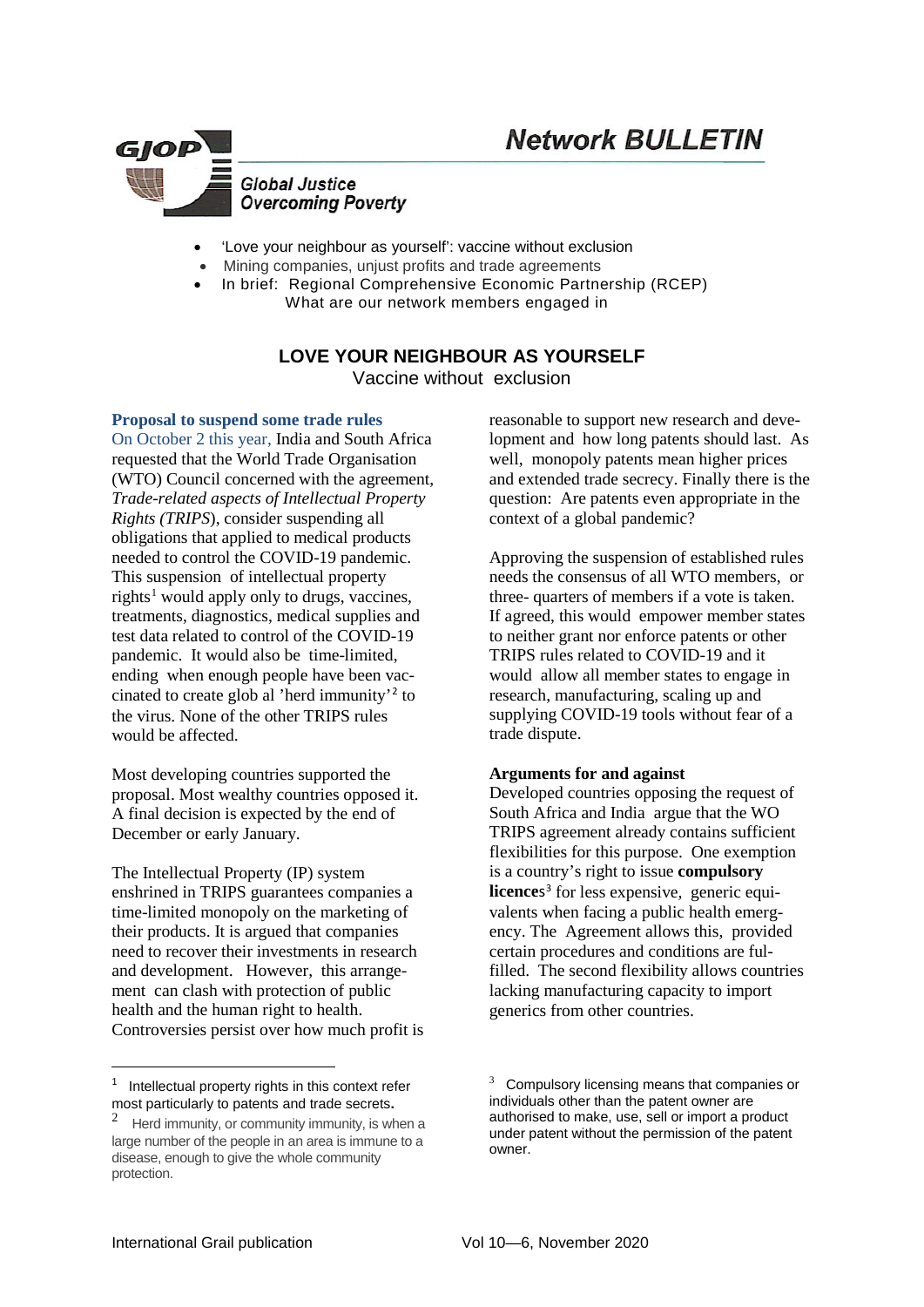However, according to TRIPS rules, compulsory licensing may apply only on a caseby-case and product-by-product basis, which slows production. Developing countries using compulsory licensing have been criticised and subjected to trade-bargaining pressures from the European Union and the United States, where companies holding most of the world's drug and medical-supply patents are located

An alternative to compulsory licensing is **voluntary licensing**, ie. licensing granted voluntarily by a patent holder. For example, COVID-19 vaccines produced by Modena, a drug research company in the USA, and by the Oxford Vaccine Group will be [available,](https://www.ft.com/content/c474f9e1-8807-4e57-9c79-6f4af145b686)  [when ready, on a cost basis until 31](https://www.ft.com/content/c474f9e1-8807-4e57-9c79-6f4af145b686) July, [2021.](https://www.ft.com/content/c474f9e1-8807-4e57-9c79-6f4af145b686) Eli Lilly and Co. (USA), in an agrement with the Gates Foundation, [will forego](https://uk.reuters.com/article/health-coronavirus-lilly-antibody/eli-lilly-in-deal-to-supply-covid-19-drugs-to-low-income-countries-idUSKBN26T26H)  royalties from low- [and middle-income](https://uk.reuters.com/article/health-coronavirus-lilly-antibody/eli-lilly-in-deal-to-supply-covid-19-drugs-to-low-income-countries-idUSKBN26T26H)  [countries](https://uk.reuters.com/article/health-coronavirus-lilly-antibody/eli-lilly-in-deal-to-supply-covid-19-drugs-to-low-income-countries-idUSKBN26T26H) for its (still-experimental) COVID-19 antibody treatment. Opponents to the suspension proposal argue that voluntary licences should be enough. 'But these are all one-off arrangements with an aura of charity rather than of obligation', writes Ronald Labonte, L'Université d'Ottawa. And, as of 15 October, not a single drug company has joined the World Health Organisation's *[COVID-19 Technology Access Pool](https://www.who.int/emergencies/diseases/novel-coronavirus-2019/global-research-on-novel-coronavirus-2019-ncov/covid-19-technology-access-pool)* (C-TAP), which encourages industry-wide contributions of intellectual property.

The proposal to temporarily suspend the intellectual property rules in the TRIPS agreement as they relate to COVID-19 is important because it overturns any backroom bargaining for one-off deals between governments and pharmaceutical companies. It asserts simply and openly that intellectual property rules concerning COVID-19 are off limits until the World Health Organisation (WHO) confirms that the pandemic is over.

# **[Development aid needed to strengthen](https://www.wto.org/english/news_e/news20_e/trip_20oct20_e.htm)  [health and procurement systems](https://www.wto.org/english/news_e/news20_e/trip_20oct20_e.htm) in poor countries**

UNAIDS, recalling ['the painful lessons from](https://www.unaids.org/en/resources/presscentre/pressreleaseandstatementarchive/2020/october/20201015_waiver-obligations-trips-agreement-covid19)  [the early years of the AIDS crisis',](https://www.unaids.org/en/resources/presscentre/pressreleaseandstatementarchive/2020/october/20201015_waiver-obligations-trips-agreement-covid19) The Elders - former national and United Nations leaders founded by Nelson Mandela - and over 400 civil society groups support the proposal . Opponents point to [inefficient and under](https://www.wto.org/english/news_e/news20_e/trip_20oct20_e.htm)[funded health and procurement systems](https://www.wto.org/english/news_e/news20_e/trip_20oct20_e.htm) in

many poor countries. And they are right in this —in many poor countries the gap between what they need and what they can finance themselves is unethically vast. All the more reason for wealthy countries to support the TRIPS suspension and contribute far more generously to health and development assistance for countries that lack the resources to recover from crises as wealthier nations can/

Gilead Sciences Inc., a USA biotechnology corporation, holds the patent on *remdesivir*, the only drug so far approved specifically to treat COVID-19. Its licensing arrangements exclude nearly half of the world's population from benefiting from price-lowering generic competition on the drug. In June, Gilead announced that in most countries *remdesivir*  would be priced at US\$2,340 for a five-day course of treatment. Pr4icing research shows that it can be manufactured for less than US\$9 per course of treatment.. Gilead's licensing and pricing policies must be further judged in the light of the fact that the corporation received more than US\$70 million in public funding to develop the drug.

Over [US\\$70 billion of public funding has gone](https://www.keionline.org/34235)  [to support COVID-19 research and develop](https://www.keionline.org/34235)[ment,](https://www.keionline.org/34235) often with no conditions attached. Candice Sehoma, Medicines Sans Frontiers Access Campaign's Advocacy Officer in South Africa, says, 'Nobody can afford to let corporations that have been supported by billions in publicly-funded research money simply pursue their profit interests while neglecting global COVID-19 needs. This pandemic will not be over until it is over for everyone'.

**Please urge your politicians to support universal access to the vaccine**. It's a matter of life and death. We believe the COVID-19 vaccine should be provided free to all people of the world, starting with the most vulnerable. Love your neighbour as yourself.

*Sources: Mary Boyd compiled this report from the following resources: Ronald Labonte, Distinguished Research Chair, Globalization and Health Equity, University of Ottawa; and Mira Johri, Professeure titulaire, Ecole de Sante Publique, Universite de Montreal in The Conversation, November 5 ,2020.*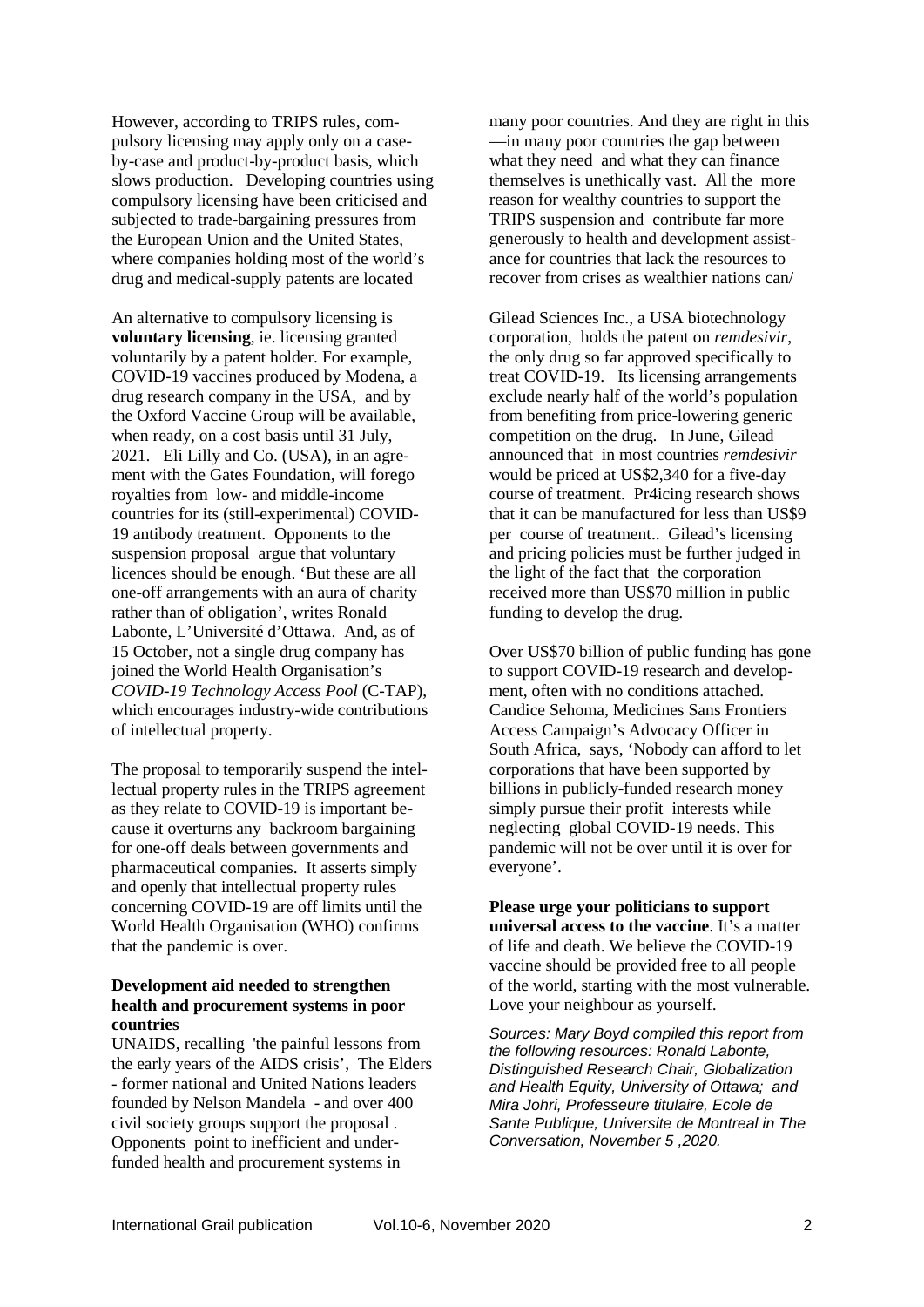# **MINING COMPANIES, UNJUST PROFITS AND TRADE AGREEMENTS**

When **Thailand** refused to extend the Chatree mine's licence, the Australian company that owns the mine, Kingsgate Consolidated, [sued](https://www.bangkokpost.com/thailand/general/1653764/kingsgate-pushes-ahead-with-legal-challenge-to-mine-closure)  [Thailand](https://www.bangkokpost.com/thailand/general/1653764/kingsgate-pushes-ahead-with-legal-challenge-to-mine-closure) using provisions in the Thailand-Australia Free Trade Agreement. The company is reportedly claiming billions of dollars from Thailand in lost future profits.

Another Australian mining company, Tethyan Copper Company Ltd, had an exploration licence with the intention of opening a mine in **Pakistan**. The Pakistan federal government refused to grant a mining licence because of flaws in the way the provincial government had granted the initial exploration licence. Using provisions in an Australia-Pakistan investment treaty, Tethyan Copper took legal action against Pakistan in 2012. Last year, an international investment tribunal ruled that Pakistan should pay Tethyan Coppe[r US\\$5.8](https://www.antofagasta.co.uk/investors/news/2019/reko-diq-project-arbitration-award/)  [billion](https://www.antofagasta.co.uk/investors/news/2019/reko-diq-project-arbitration-award/) in compensation. This award made world headlines because the compensation payout was more than 25 times what the company had invested in the project and included an unknown payout for 'lost future profits'. It is almost equivalent to the US\$6 billion emergency loan the International Monetary Fund (IMF) had just granted Pakistan to deal with its economic crisis. It almost cancels out any benefit from the IMF loan.

The reasons these mining companies could take legal action against national governments is because of **Investor-State Dispute Settlement (ISDS) clauses in trade and investment agreements.** These clauses enable foreign (but not local) investors to bypass national courts and sue governments for compensation in international tribunals. They need to be able to argue that a change in a domestic law or policy has reduced the value of their investment, or that they were not consulted about the change. The tribunal processes are seriously flawed. The arbitrators are not independent judges but practising advocates with potential, or actual, conflicts of interest. There is a lack of transparency, of precedents and of appeals as well as high legal costs and astronomical awards. **i**nternational corporations already have enormous market power. ISDS provisions in

trade agreements give them extraordinary additional rights; yet with no obligations to abide by human rights or environmental standards. There are now [1023 reported ISDS](https://investmentpolicy.unctad.org/investment-dispute-settlement)  [cases](https://investmentpolicy.unctad.org/investment-dispute-settlement) globally.

## **'Forum shopping'**

A comparatively new concept in international relations theory is 'forum shopping' – another piece of jargon to learn! It refers to how a nation state will choose to negotiate in a forum that it believes will stack the odds in its favour. The proliferation of trade agreements around the world (bilateral, regional and multilateral) enables corporations to act ('shop around') in this way also. For example, US-based Philip Morris, tobacco manufacturer, wanted to sue the Australian Government because of its laws mandating plain packaging of cigarettes. Because the Australia-USA trade agreement did not include ISDS provisions , Philip Morris decided to use its Hong Kong subsidiary to take Australia to court on the basis of a 1993 Australia-Hong Kong treaty. It took 5 years for the tribunal to decide that Phillip Morris was not a Hong Kong company.

Australia was involved in a similar exercise with Tethyan Copper Company in relation to Pakistan (see above). Tethyan is owned by the giant Canadian Barrick Gold Corporation and Chilean Antofagasta PLC. Neither Canada nor Chile has an investment treaty with Pakistan, so Tethyan used its Australian subsidiary to lodge the claim under the Australia-Pakistan investment treaty.

#### **Papua New Guinea in line of fire**

There is more to tell of Barrick Gold and ISDS. On 10 July, the [Canadian company](https://www.barrick.com/English/news/news-details/2020/barrick-serves-notice-of-dispute-over-porgera/default.aspx)  [announced](https://www.barrick.com/English/news/news-details/2020/barrick-serves-notice-of-dispute-over-porgera/default.aspx) that its Australian subsidiary, Barrick (PD) Australia Pty Ltd, was using the ISDS in a bilateral investment treaty between Papua New Guinea (PNG) and Australia to claim compensation when the PNG government refused to grant an extension of the company's expired 30-year lease at the controversial Porgera gold mine. Canada does not have an investment treaty with PNG.

The Porgera gold mine has a [documented](https://www.amnesty.org/download/Documents/36000/asa340012010eng.pdf)  [record](https://www.amnesty.org/download/Documents/36000/asa340012010eng.pdf) of decades of environmental and human